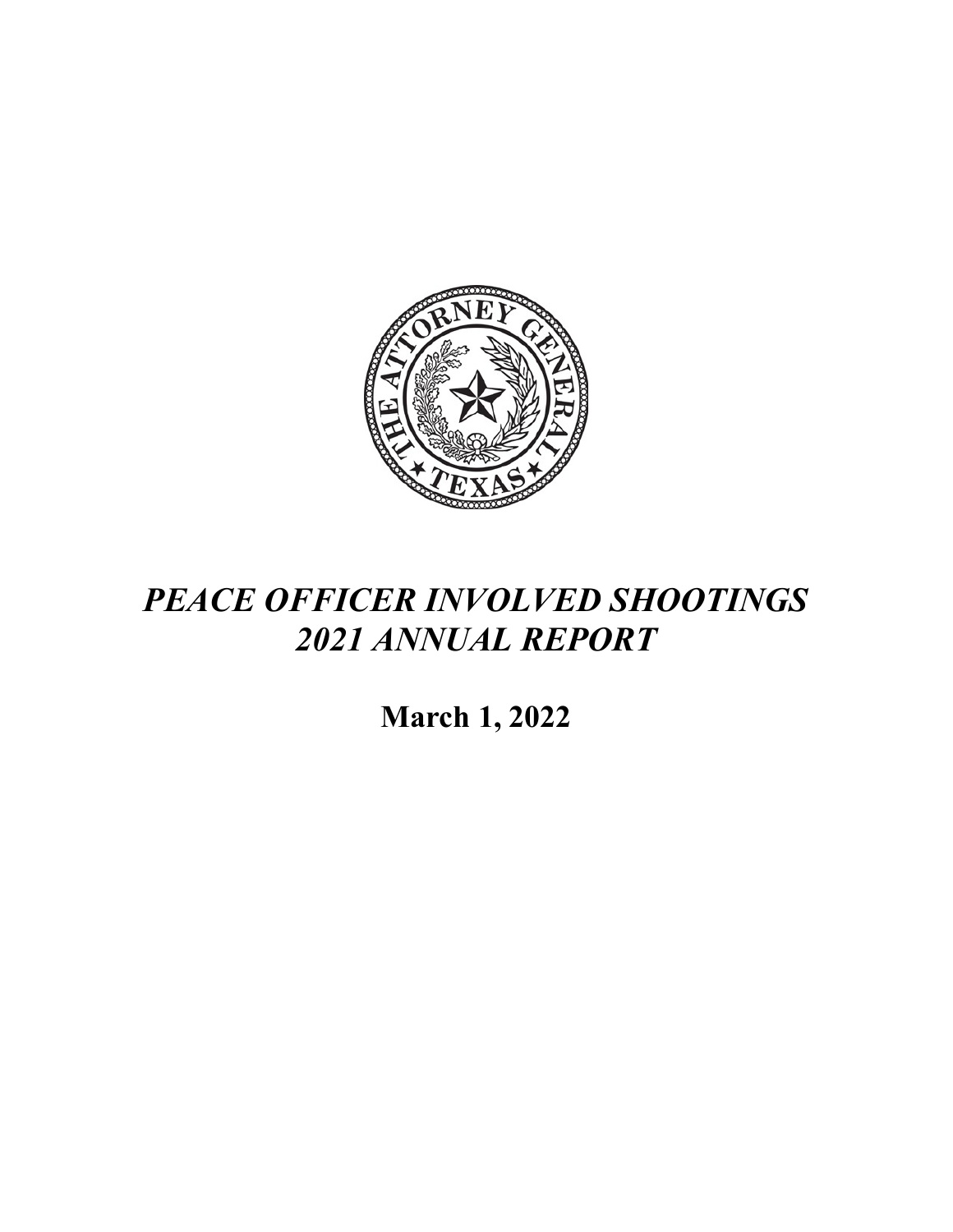Pursuant to Articles 2.139 and 2.1395 of the Code of Criminal Procedure ("Code") enacted pursuant to HB1036 by the  $84<sup>th</sup>$  Legislature, Texas law enforcement agencies are required to report information regarding peace officer involved shootings. These reports are made to the Office of the Attorney General ("OAG"). The OAG is then required to create an annual report summarizing the information in the submitted law enforcement reports. Under the Code, the OAG annual report is submitted to the Governor, and to the standing legislative committees with primary jurisdiction over criminal justice matters.

The annual report for 2021 provides the following information:

- a) The number of peace officer involved shootings from January 1, 2021 to December 31, 2021 as well as some brief statistical breakdown of those incidents; and
- b) An attachment of copies of the actual reports submitted to the OAG.

## Summary of Peace Officer Involved Shootings: 1/1/21 - 12/31/21

From January 1, 2021 until December 31, 2021, there were one hundred eighty  $(180)$  separate incidents<sup>1</sup> statewide involving peace officer shootings with a firearm that caused injury or death. Those incidents resulted in one hundred twelve (112) deaths and sixty-eight  $(68)$  injuries to individuals.<sup>2</sup> Additionally, twenty-eight  $(28)$  peace officers were injured and three (3) were killed.<sup>3</sup>

Of the individuals (non-peace officers) who were either injured or killed in these incidents, seventy-two (72) were Hispanic, sixty-three (63) were Caucasian, forty (40) were African-American, three (3) were Asian or Pacific Islander, one (1) was American Indian or Alaskan Native and (1) was not available. One hundred fifty-nine (159) of these incidents involved individuals who were reported to be carrying a deadly weapon; twenty-one (21) did not.

<sup>&</sup>lt;sup>1</sup>A separate incident is defined based on the individual who was injured or killed by a use of a firearm. For example, if one person is shot by two officers, this would count as one incident, even though two reports were filed. (i.e., one report for each officer who fired their weapon).

<sup>&</sup>lt;sup>2</sup> One Officer Involved Shooting Report from Mesquite Police Department was the result of a Mesquite Police Officer who accidently shot and injured another Mesquite Police Officer while on a call. On the Officer Involved Shooting Report, the injured officer's information is listed under "Injured or Deceased Information" as our electronic system is not set up to record a peace officer shooting another peace officer, it is set up to record a peace officer shooting a non-peace officer. Likewise, on the Report of Injuries to or Death of Peace Officer that the Mesquite Police Department filed, the peace officer's information (who did the shooting), is listed under "Non-Peace Officer's Information" due to the electronic system format.

<sup>&</sup>lt;sup>3</sup> One report submitted to the OAG was withdrawn (filed in error). It was a Report of Injury or Death to Peace Officer from Denton County Sheriff's Office. The report is included with the attached pdf reports but, was not included in the statistical breakdown due to the retraction.